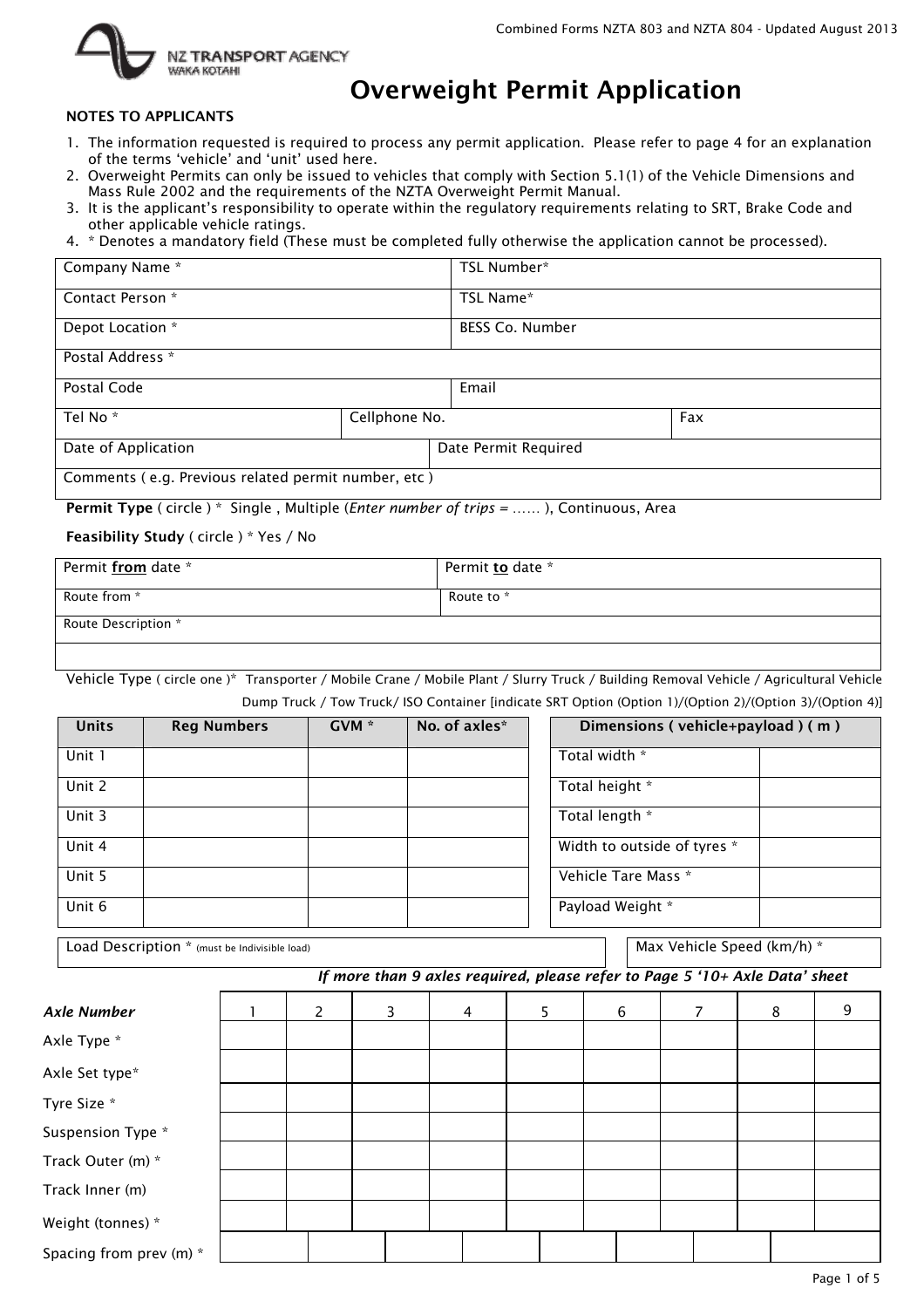

### Unit Information (complete for all units that make up the vehicle)

Unit Types: Tractor, Trailer, Dolly, Mobile Crane, Tag Axle

| <b>Description of Info</b>         | Unit 1 | Unit 2 | Unit 3 | Unit 4 | Unit 5 | Unit 6 |
|------------------------------------|--------|--------|--------|--------|--------|--------|
| Unit Type (select from<br>above) * |        |        |        |        |        |        |
| Registration Number *              |        |        |        |        |        |        |
| Make *                             |        |        |        |        |        |        |
| GCM (kg) (from COL) *              |        |        |        |        |        |        |
| (where applicable)                 |        |        |        |        |        |        |
| GVM (kg) (from COL) *              |        |        |        |        |        |        |
| Number of Axles *                  |        |        |        |        |        |        |
| Model*                             |        |        |        |        |        |        |
| Year                               |        |        |        |        |        |        |
| Engine Power (kw)                  |        |        |        |        |        |        |
| Pivot Point (m)                    |        |        |        |        |        |        |
| Width (m)                          |        |        |        |        |        |        |
| Deck Height (m)                    |        |        |        |        |        |        |
| Deck Length (m)                    |        |        |        |        |        |        |
| Gooseneck Position (m)             |        |        |        |        |        |        |
| Gooseneck Height (m)               |        |        |        |        |        |        |

#### \* Denotes a mandatory field

It is the permit holders' responsibility to operate within the regulatory requirements relating to SRT, Brake Code, GVM/GCM, RUC, Load anchorage point ratings, draw beam / draw bar / 5<sup>th</sup> wheel mount rating, as well as any other conditions detailed in the permit or legislation. The NZ Transport Agency can revoke permits under Section 5.6 of the Vehicle Dimensions and Mass Rule 2002 (Rule 41001).

I declare that the particulars contained in this application are true and correct.

Signature of applicant: ………………………….

Date: ………………………………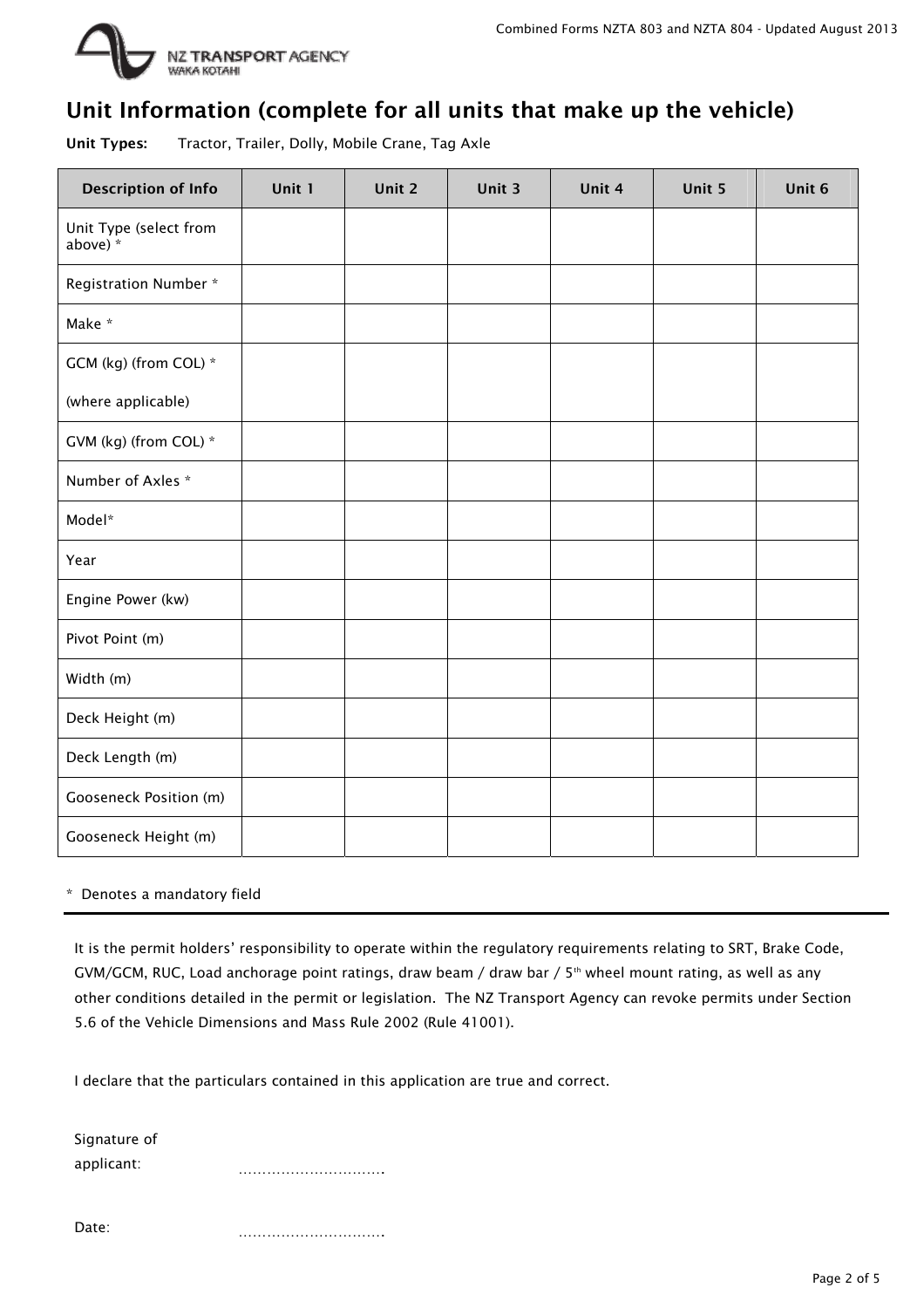

### Notes for Applicants

Use one form for each combination of tractor, dolly (if used) and trailer. Variations produced by clip-on or tag axles or different king-pin positions are also to be shown on separate forms.

| <b>Axle Number</b>            | Axles are numbered from the front of the vehicle                                                                          |                                                                                                                                                                               |                                                                                                                                                                                                                                                                          |  |  |  |  |  |  |
|-------------------------------|---------------------------------------------------------------------------------------------------------------------------|-------------------------------------------------------------------------------------------------------------------------------------------------------------------------------|--------------------------------------------------------------------------------------------------------------------------------------------------------------------------------------------------------------------------------------------------------------------------|--|--|--|--|--|--|
| Axle Type                     | S for single tyred axle<br>T for twin tyred axle                                                                          |                                                                                                                                                                               | 4 for four tyred oscillating axle<br>8 for eight tyred oscillating axle                                                                                                                                                                                                  |  |  |  |  |  |  |
| Axle Set Type                 | Enter the appropriate axle set from the following list:                                                                   |                                                                                                                                                                               |                                                                                                                                                                                                                                                                          |  |  |  |  |  |  |
|                               |                                                                                                                           |                                                                                                                                                                               | (IN) Individual, (TS) Twin steer, (T) Tandem, (Tri) Tri-axle, (Q) Quad-axle.                                                                                                                                                                                             |  |  |  |  |  |  |
| Comments                      | to be used as a base.                                                                                                     | State if jib or counterweights are removed from a crane, etc. The comments area can<br>also be used to provide additional helpful information like the previous Permit Number |                                                                                                                                                                                                                                                                          |  |  |  |  |  |  |
| Certificate of Loading        | stated the maximum permissible loading.                                                                                   |                                                                                                                                                                               | A document issued by a Certificate Of Fitness issuing authority e.g. VTNZ, on which is                                                                                                                                                                                   |  |  |  |  |  |  |
| Dolly pivot point             | See diagram below                                                                                                         |                                                                                                                                                                               |                                                                                                                                                                                                                                                                          |  |  |  |  |  |  |
| Dolly width                   |                                                                                                                           |                                                                                                                                                                               | Distance to outside of tyres. If this can be varied, indicate the range of widths                                                                                                                                                                                        |  |  |  |  |  |  |
| <b>Engine Power</b>           |                                                                                                                           |                                                                                                                                                                               | Rated engine power of the tractor unit after allowing for ancillaries (1 BHP = 0.75 kW)                                                                                                                                                                                  |  |  |  |  |  |  |
| <b>GVM</b>                    | that unit (as stated on the Certificate of Loading).                                                                      |                                                                                                                                                                               | (Gross Vehicle Mass) - in the industry the term vehicle is used here but it relates to<br>the term 'unit' as stated above. The GVM is the legal maximum load limit allowed for                                                                                           |  |  |  |  |  |  |
| <b>GCM</b>                    | NZTA, or determined by the NZTA.                                                                                          |                                                                                                                                                                               | (Gross Combination Mass) means, for a vehicle that is permitted to tow another vehicle,<br>the maximum permitted combined mass of the towing vehicle and any combination of<br>attached trailers or vehicles, determined by the vehicle manufacturer and approved by the |  |  |  |  |  |  |
| <b>Load Description</b>       | Description of indivisible load carried                                                                                   |                                                                                                                                                                               |                                                                                                                                                                                                                                                                          |  |  |  |  |  |  |
| Payload Weight                |                                                                                                                           |                                                                                                                                                                               | The weight that will (if necessary) be transported / loaded onto the Vehicle                                                                                                                                                                                             |  |  |  |  |  |  |
| <b>Suspension Type</b>        | A for Air Bag<br>H for Hydraulic<br>L for Leaf Spring                                                                     | R for Wire Rope<br>O for Other<br>D if on Drive Axle                                                                                                                          | B for Walking Beam (may be in combination with leaf spring)                                                                                                                                                                                                              |  |  |  |  |  |  |
| Tractor pivot point           | See diagram below                                                                                                         |                                                                                                                                                                               |                                                                                                                                                                                                                                                                          |  |  |  |  |  |  |
| <b>Tractor width</b>          | Distance outside to outside of tyres                                                                                      |                                                                                                                                                                               |                                                                                                                                                                                                                                                                          |  |  |  |  |  |  |
| Trailer deck height           | heights.                                                                                                                  |                                                                                                                                                                               | Height of the deck above the ground. If this can be varied, indicate the range of                                                                                                                                                                                        |  |  |  |  |  |  |
| Trailer deck length           | Distance measured from base of gooseneck - see diagram                                                                    |                                                                                                                                                                               |                                                                                                                                                                                                                                                                          |  |  |  |  |  |  |
| Trailer gooseneck<br>position | below.                                                                                                                    |                                                                                                                                                                               | Distance from base of gooseneck to centre of leading axle on trailer - see diagram                                                                                                                                                                                       |  |  |  |  |  |  |
| Trailer gooseneck<br>height   | Distance from deck of trailer to highest point on gooseneck.                                                              |                                                                                                                                                                               |                                                                                                                                                                                                                                                                          |  |  |  |  |  |  |
| <b>Trailer width</b>          | As for dolly width                                                                                                        |                                                                                                                                                                               |                                                                                                                                                                                                                                                                          |  |  |  |  |  |  |
| <b>TSL Number</b>             |                                                                                                                           |                                                                                                                                                                               | Transport Service Licence Number (not required for crane companies).                                                                                                                                                                                                     |  |  |  |  |  |  |
| <b>Tyre Size</b>              | State "standard" if smaller than 13.00-24 or 14.00-20<br>State tyre size if equal to or larger than 13.00-24 or 14.00-20. |                                                                                                                                                                               | State tyre code designation for single specified standard tyres (eg 12.00-20)                                                                                                                                                                                            |  |  |  |  |  |  |
| Vehicle                       | different permit.                                                                                                         |                                                                                                                                                                               | For permit issuing purposes a 'Vehicle' is defined as the complete combination that the<br>permit will be issued for. Different combinations of units (i.e. vehicle) will require a                                                                                      |  |  |  |  |  |  |
| <b>Vehicle TARE</b>           | air bag axles, the value required is the tare at zero bag pressure.                                                       |                                                                                                                                                                               | For vehicle in operating condition ie with full fuel tank and normal running gear. For                                                                                                                                                                                   |  |  |  |  |  |  |
| Unit                          | or in conjunction with other Units to make an overall vehicle.                                                            |                                                                                                                                                                               | For permit issuing purposes a 'Unit' is defined as something that can be used singularly                                                                                                                                                                                 |  |  |  |  |  |  |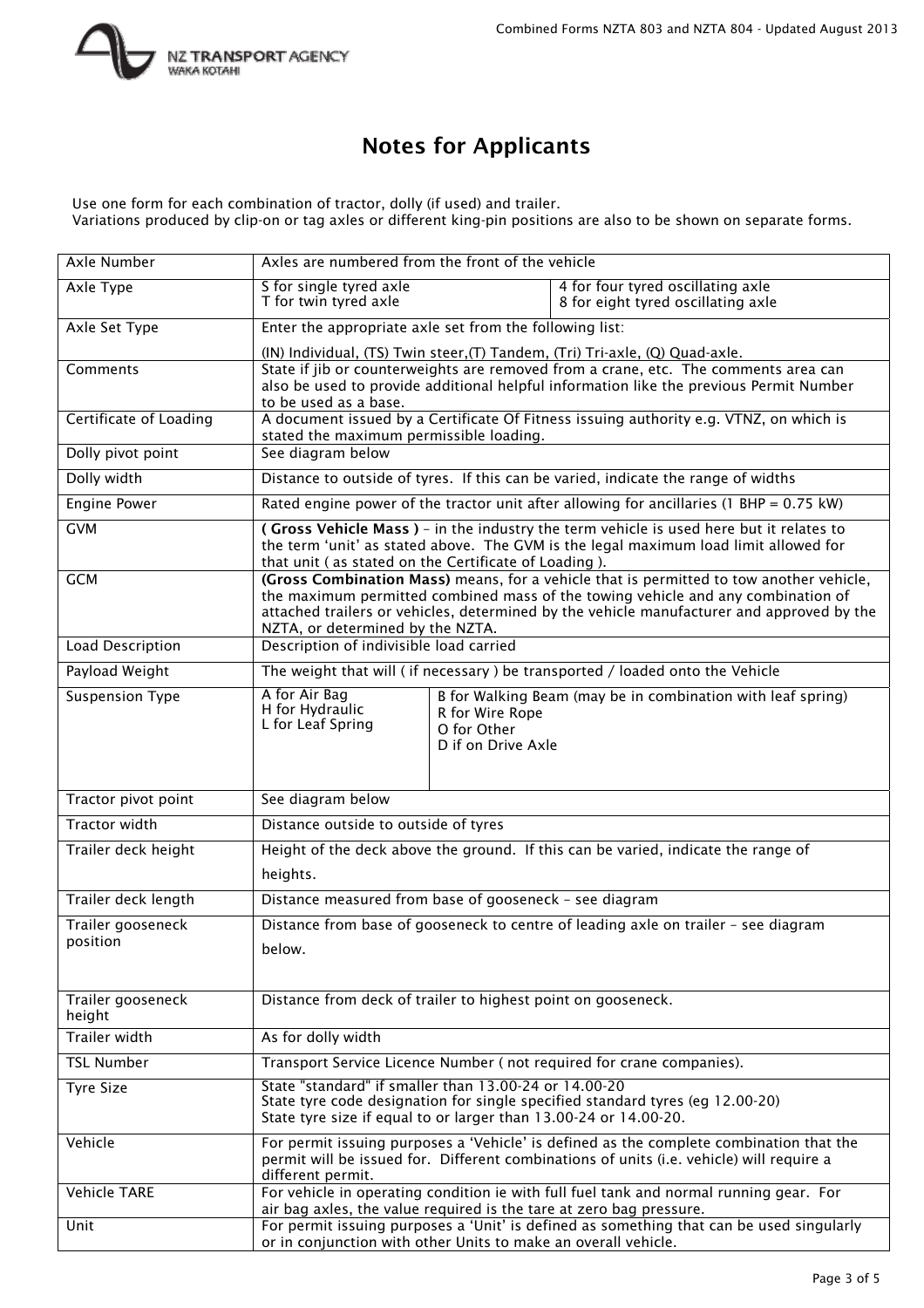

## Explanation of terms used